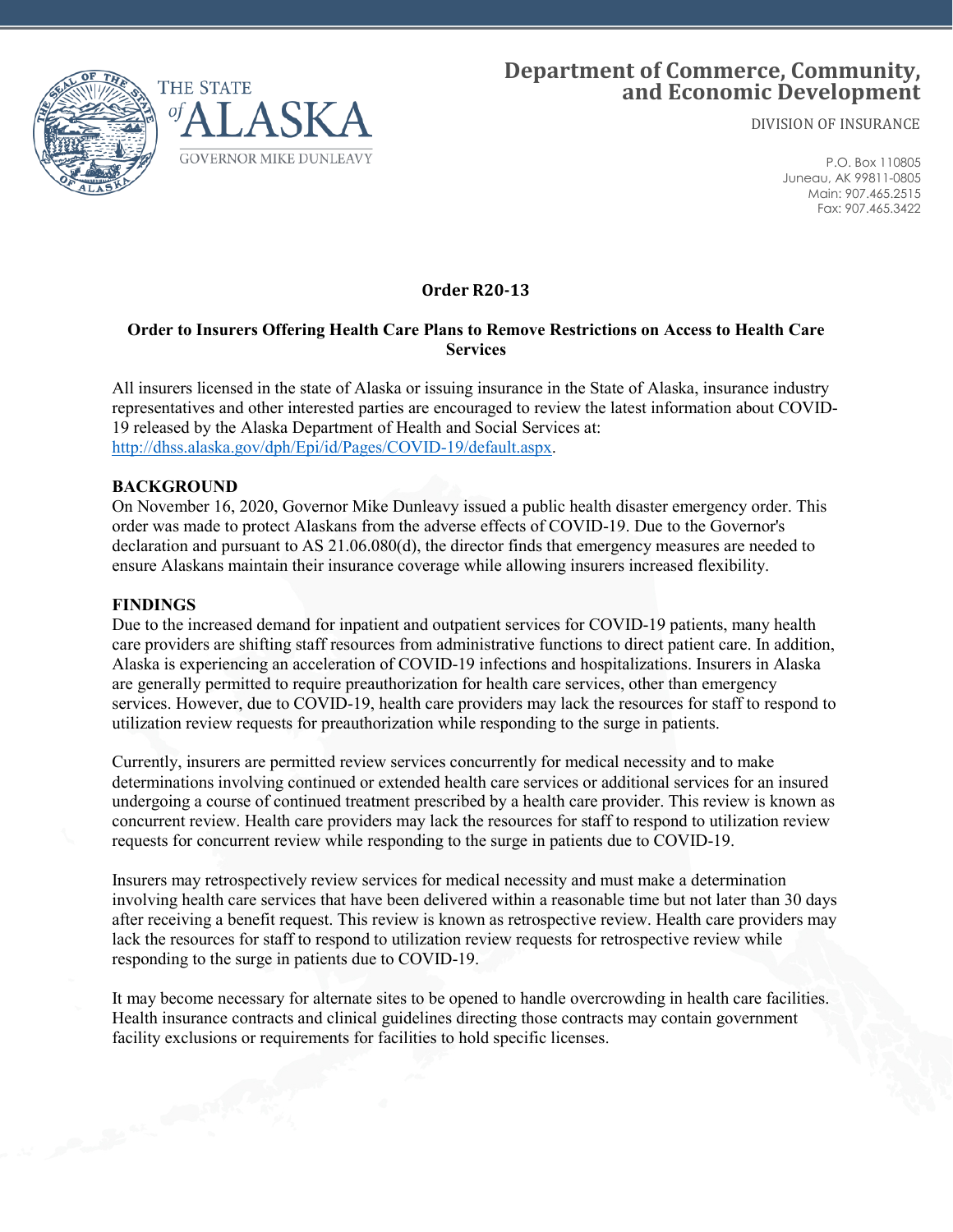## **THE DIRECTOR HEREBY ORDERS:**

### **1. Suspension of Preauthorization Requirements for Medical Services**

The Division of Insurance is ordering insurers to suspend preauthorization review for inpatient and outpatient services for the duration of the COVID-19 pandemic as determined by the Chief Medical Officer of the State of Alaska. However, all health care providers should use their best efforts to provide notice to the insurer as soon as reasonably possible, including information necessary for an insurer to assist in coordinating care and discharge planning.

### **2. Suspension of Concurrent Review for Inpatient Hospital Services**

Insurers shall suspend concurrent review for inpatient hospital services provided.

#### **3. Suspension of Retrospective Review for Inpatient and Outpatient Services and Emergency Services and Payment of Claims**

The division is ordering insurers to suspend retrospective review for inpatient and outpatient services and emergency services. Insurers shall pay claims that are otherwise eligible for payment without first reviewing the claims for medical necessity.

Insurers may request information to perform a retrospective review, reconcile claims, and make any payment adjustments after January 1, 2021, subject to further evaluation as the COVID-19 situation develops. If health care provider accepts payment for such claims, it should not enforce any contractual limitations regarding the permissibility of retrospective review or overpayment recovery. The timeframes for insurers to conduct a retrospective review or overpayment recovery shall be extended for 60 days once retrospective review is resumed. Upon the resumption of retrospective review, insurers shall take into consideration the circumstances involving the COVID-19 pandemic when reviewing such claims.

#### **4. Suspension of Preauthorization Requirements for Post-Acute Placements**

This suspension includes but is not limited to skilled nursing facilities, home health, acute rehabilitation, and long-term acute care. As previously stated, insurers are permitted to require preauthorization for health care services other than emergency services. To permit health care providers to discharge patients to lower levels of care when medically appropriate, insurers shall suspend preauthorization requirements for post-acute placements, including but not limited to, skilled nursing facilities, home health care services, acute rehabilitation services, and long-term acute care hospitals, following an inpatient health care facility admission. Insurers may review post-acute placements for medical necessity concurrently or retrospectively.

Insurers should keep in mind applicable regulations requiring a plan of care for home health care services be established and approved in writing by a physician. This requirement remains unchanged by this Order, except to the extent that the State of Alaska has permitted telehealth and verbal orders to suffice for this requirement for the duration of the COVID-19 emergency. Furthermore, insurers shall provide health care providers with an up-to-date list of all network rehabilitation facilities, longterm acute care hospitals, and skilled nursing facilities to facilitate such discharges. Health care providers should use their best efforts to transfer insureds to network providers. An insurer may require the rehabilitation facility, skilled nursing facility, or long-term acute care hospital to provide notification of the admission to the insurer.